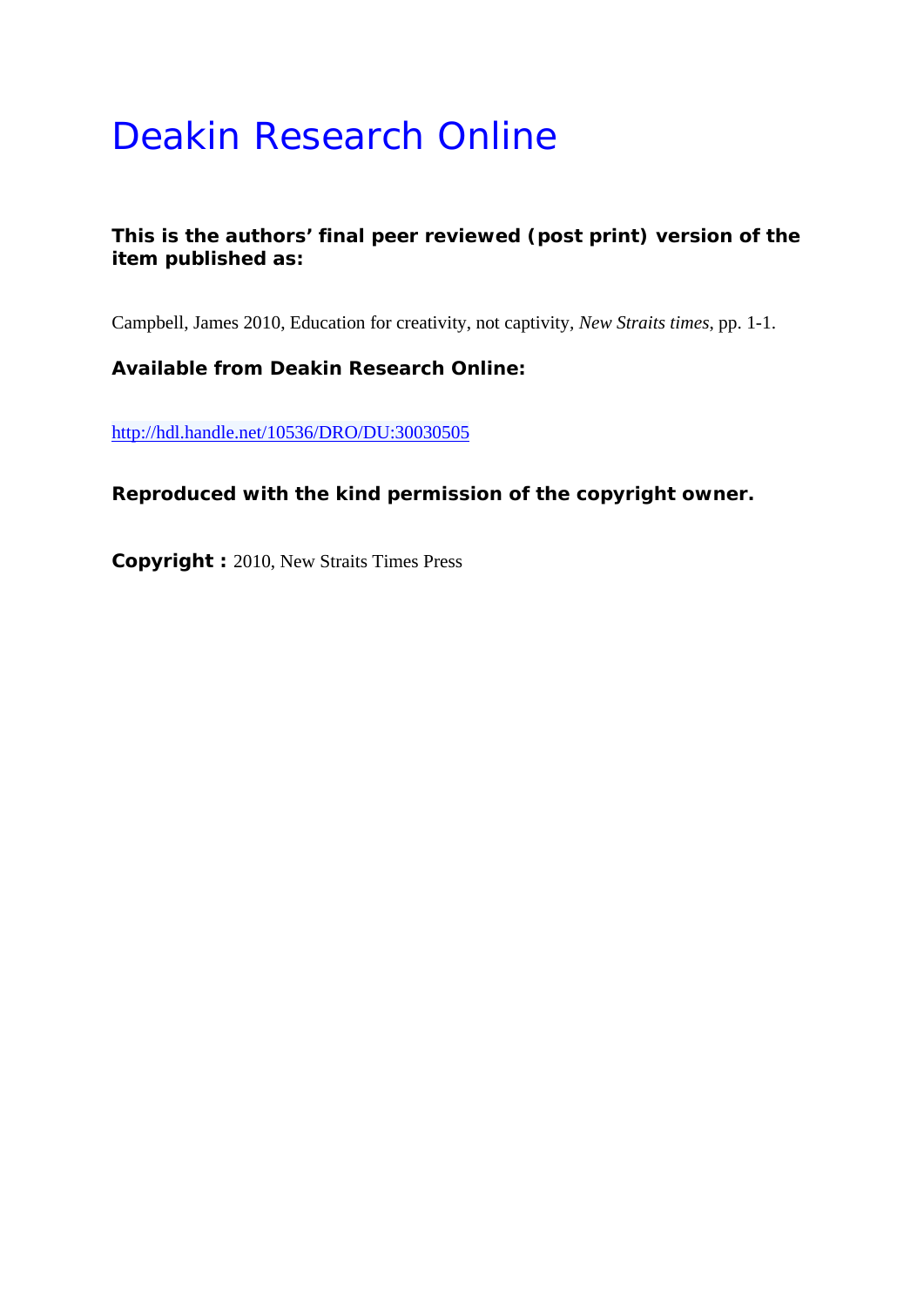## **Education for creativity, not captivity**

James Campbell

RECENTLY I had the honour of addressing a distinguished group of Malaysian scholars, administrators and teachers on the problem of reforming assessment practices in Malaysian educational institutions. As is always the case with presentations on almost any topic, the speaker finds that he suffers the twin evils of either over-simplifying or over-complicating the topic.

He is caught on the horns of a dilemma and often seeks some safe middle path. Seeking the middle path is however a different thing from finding it and you are always haunted by the thought that you could have said this or that better or added or subtracted this or that to make the presentation more palatable, coherent and relevant.

Near the end of my presentation I briefly drew reference to the ideas of the late Professor Syed Hussein Alatas, author of the seminal The Myth of the Lazy Native

I introduced Syed Hussein's important theorisation of the captive mind and its antithesis, creative development.

His critique of the captive mind was articulated clearly in two important articles, The Captive Mind in Development Studies, International Social Sciences Journal, Volume XXIV, Number 1, 1972, pp. 9-25 and, The Captive Mind and Creative Development, International Social Sciences Journal, Volume XXVI, Number 4, 1974, pp. 691-700.

The ideas in his articles provide an evocative way to understand the task ahead of us in reforming assessment and education.

The opposition he drew between captivity of the mind and creative development is a critically useful and insightful way for us to consider and reflect upon the nature of contemporary educational reform.

I drew upon his theorisation to help my audience think through the distinction between reform to educational assessment that is conducive to learning and lifelong growth, and a revamp that hinders creative growth and learning in students and teachers.

The essential argument I made was that for assessment practices to be useful and aid in learning they ought to ensure that they were animated by a commitment to learning as an ongoing formative and creative process. This stood in stark contrast to learning that was characterised by captivity, triviality and the rote repetition of knowledge without deeper forms of understanding and application.

My use of Syed Hussein's distinction between captivity and creativity was generative and meant to solicit a reaction, engender debate and suggest that one of Malaysia's greatest scholars of sociology, religion and history was also an educational thinker of the first order who provided us with a significant contribution to pedagogical theory.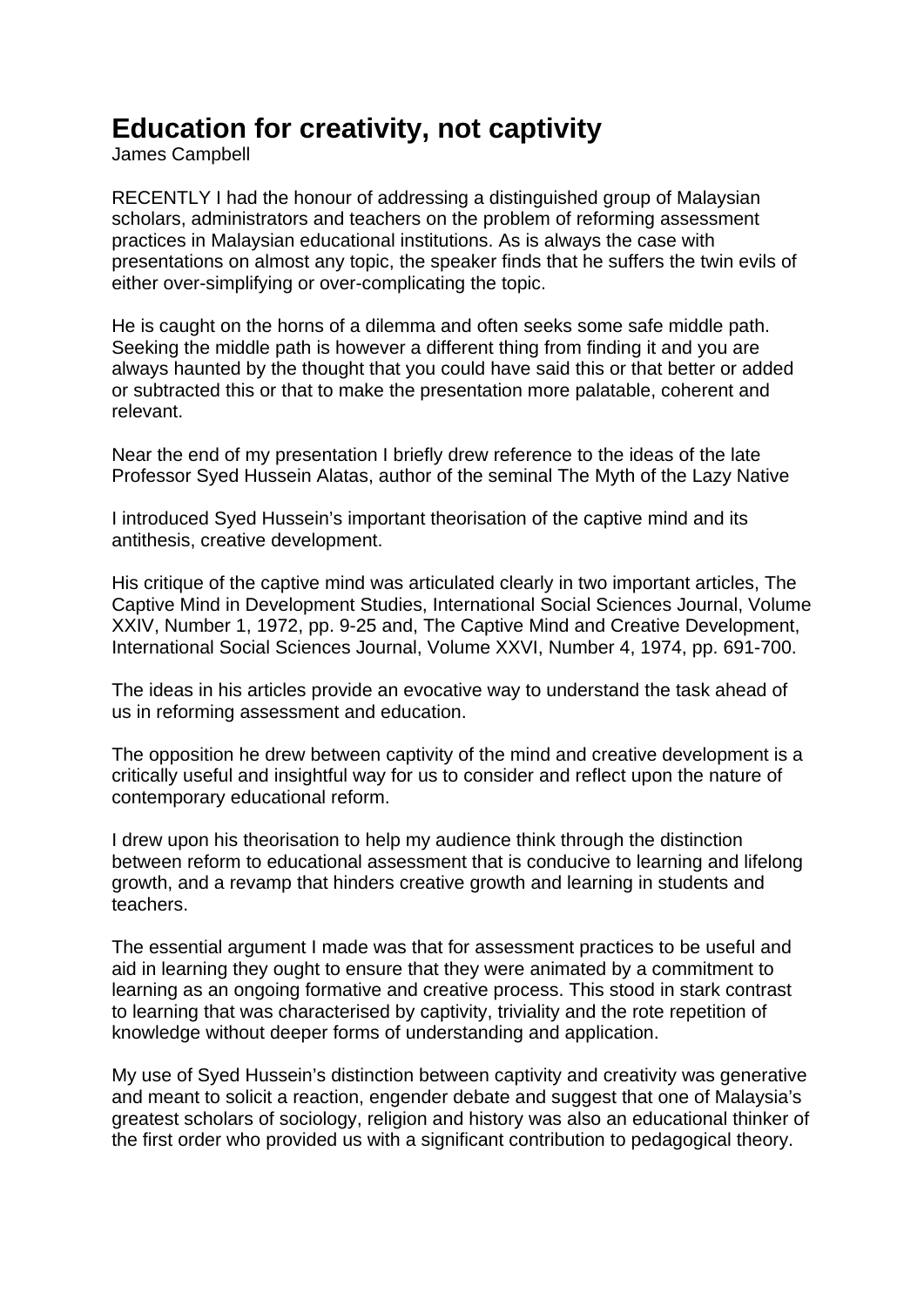Two things happened, however, to further inspire me to write on the significance of Syed Hussein to current educational debates in Malaysia in a more popular forum.

First, after I had delivered my paper, one of the participants congratulated me on my reference to Syed Hussein's work. He wished I had made more of it in my presentation.

I immediately concurred recognising that Syed Hussein's distinction between the captive and creative mind and his broader critique of intellectual imperialism stood out with equal force in the history of ideas of pedagogy to Freire's critique of banking education or Illich's critique of the consumer logic that underpins contemporary schooling.

Not only was Syed Hussein's conceptual framework equally generative of insights into education as the former two great thinkers, his work was also located in a broad Malaysian context which provides us with an important pivot from which to debate current issues in local education.

The second thing that happened was fortuitous. As usual in my visits to Malaysia I try to go to local book stores and see what's on offer. Luckily for me I maintained my habit.

I chanced upon an interesting book written by Syed Hussein's daughter Masturah Alatas titled The Life in the Writing: Syed Hussein Alatas. With chapter titles as thought-provoking as Because Said said So, My Father and Virginia Woolf and the excellent Sergio Leone, Captive Minds and Spaghetti Westernization I simply had to buy it.

What struck me immediately was the clear and elegant prose which was a joy to read. It reminded me that my sometimes opaque writing could do with a dose of clarity from time to time.

The thing that really gripped me, however, was its combination of knowing and empathic insight into Syed Hussein as well as its opening up of interesting intellectual issues and arguments. For example, the insight into what an exchange between the great British Marxist historian Victor Gordon Kiernan and the equally erudite Syed Hussein would have looked like reminds us of what we have missed out on in the history of ideas.

It equally reminds us of the significance and status of Syed Hussein's writings as universally significant.

The discussion of Sergio Leone's Spaghetti Western genre referred to above is another valuable and appealing part of the book, which on the whole is well written, reflective and highly engaging.

Finally, the discussion about the early reception of Syed Hussein's classic The Myth of the Lazy Native in Malaysia is highly suggestive.